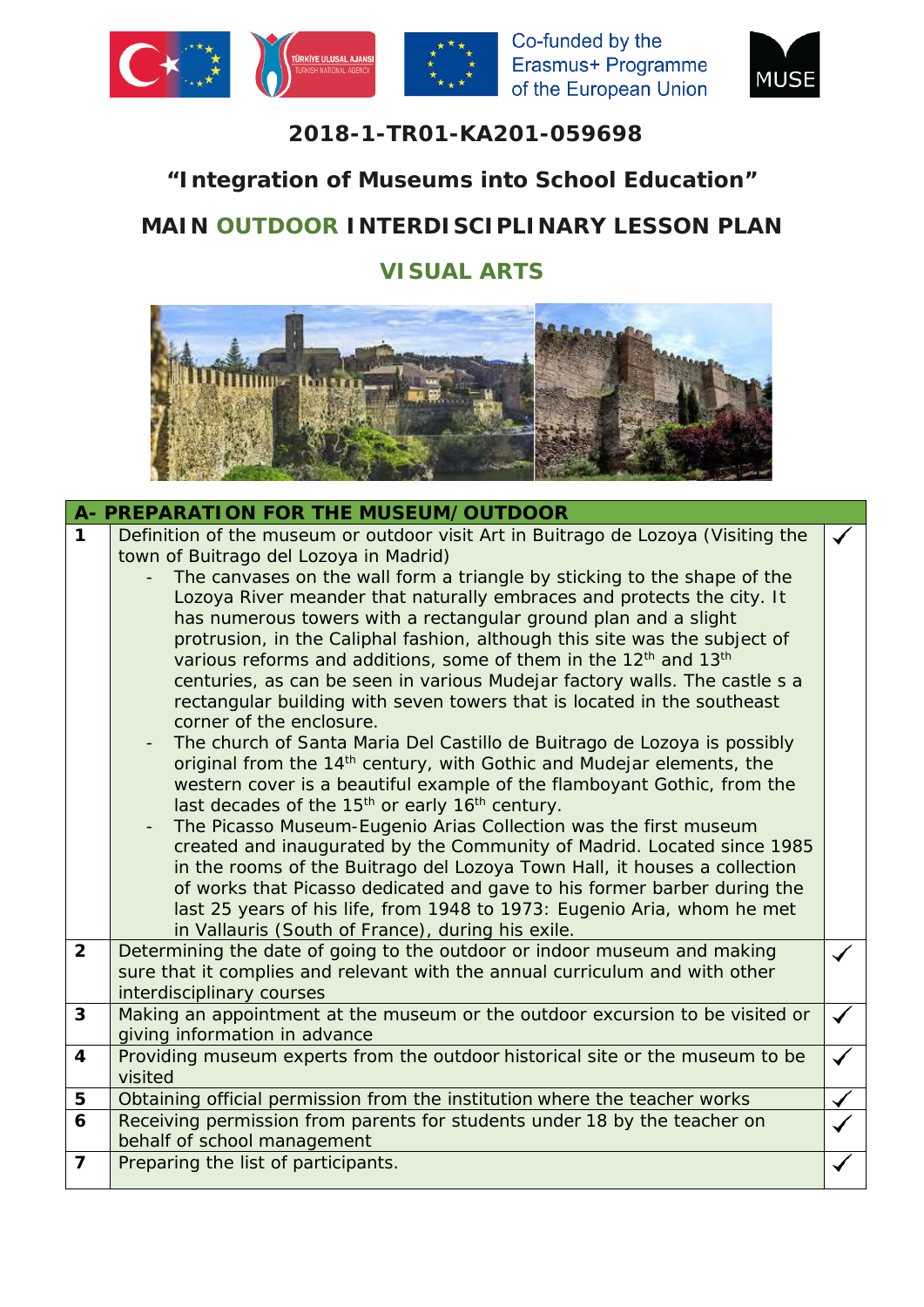| 8  |                                                                                     |  |
|----|-------------------------------------------------------------------------------------|--|
|    | Collecting data or information about the museum to be visited, searching            |  |
|    | through the literature review, learning interesting stories told about the period   |  |
|    | (by the teacher)                                                                    |  |
| 9  | Identifying and determining station points for interdisciplinary information to     |  |
|    | share; to determine activities and durations for each stations                      |  |
| 10 | Identifying the students, teachers and parents (if necessary) to participate in the |  |
|    | trip and planning task sharing among them                                           |  |
| 11 | Making a calculation for approximately expected expenses of the course to be        |  |
|    | held in the museum or outdoor excursion                                             |  |
| 12 | Knowing the general facilities of the museum in advance and preparing the           |  |
|    | excursion plan (toilet, parking, cafeteria, stopover for breaks, etc.)              |  |
| 13 | Determining and setting up the rules that the students will obey in the museum      |  |
|    | or the outdoor excursion and to remind these rules to the participants              |  |
| 14 | Giving information about the museum or outdoor excursion visit                      |  |
| 15 | Preparing the museum or outdoor excursion lesson plan                               |  |
| 16 | Preparing activities, worksheets, pre-test and post-test questionnaires and         |  |
|    | evaluation scales for these documents.                                              |  |
| 17 | Preparation and taking security measures related to the trip.                       |  |
| 18 | Implementation of a knowledge test to increase students' curiosity and motivate     |  |
|    | them for expeditionary learning before the trip                                     |  |
|    |                                                                                     |  |



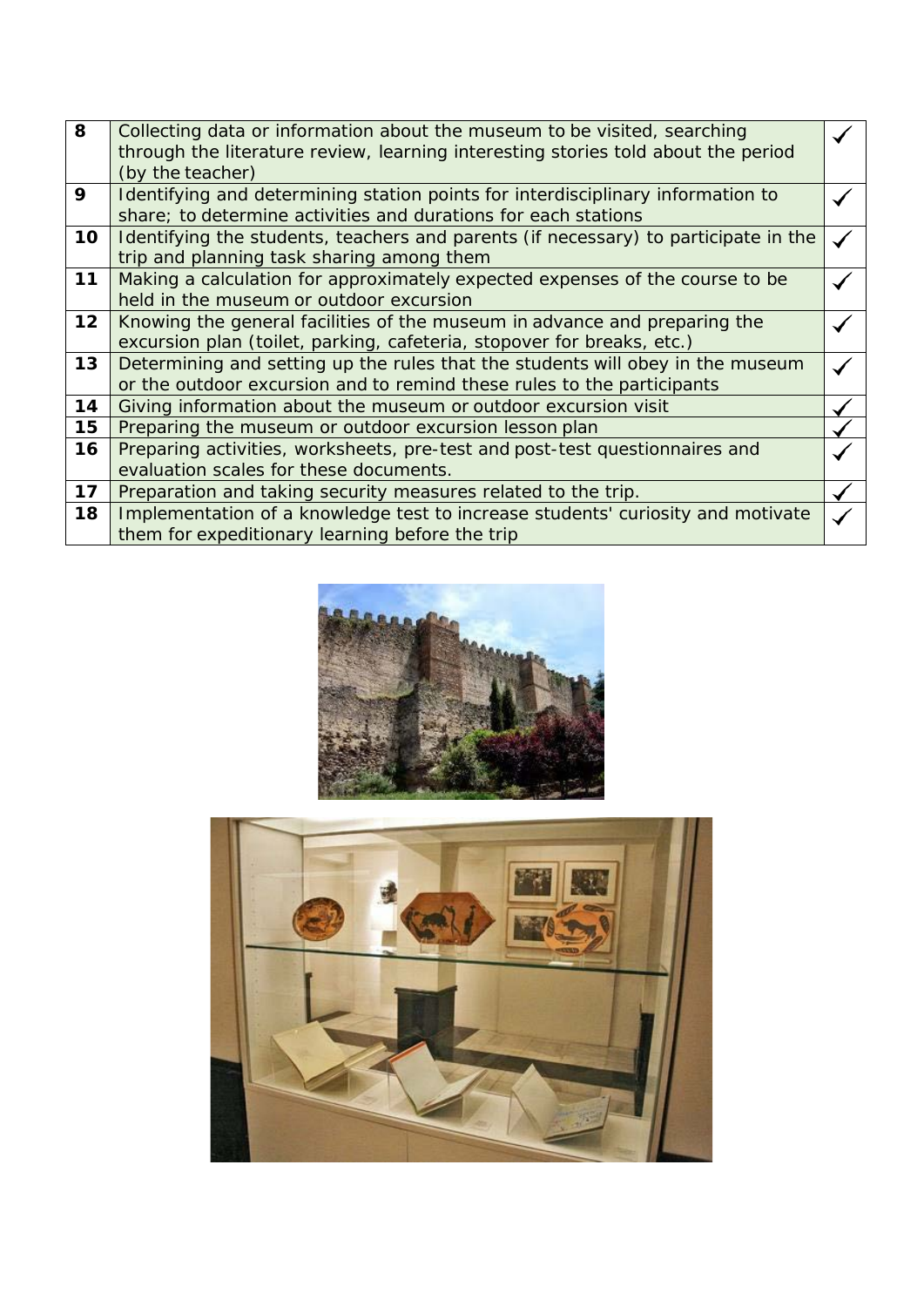#### **EXPEDITIONARY INTERDISCIPLINARY LESSON PLAN FOR MUSEUMS OR INDOOR /OUTDOOR CLASSROOMS**

| $\mathbf 1$             | NAME OF THE SCHOOL                    | <b>CEIP Obispo Moscoso</b>                                                                                                                                                                                                                                                                                                                                         |
|-------------------------|---------------------------------------|--------------------------------------------------------------------------------------------------------------------------------------------------------------------------------------------------------------------------------------------------------------------------------------------------------------------------------------------------------------------|
| $\overline{2}$          | <b>LESSON</b>                         | Visual Arts "Visiting the town of Buitrago del                                                                                                                                                                                                                                                                                                                     |
|                         |                                       | Lozoya in Madrid"                                                                                                                                                                                                                                                                                                                                                  |
| 3                       | <b>CLASS / CLASSES</b>                | $6th$ grade                                                                                                                                                                                                                                                                                                                                                        |
| $\overline{\mathbf{4}}$ | <b>TOTAL TIME</b>                     | 300'                                                                                                                                                                                                                                                                                                                                                               |
|                         |                                       | 5 hours tour                                                                                                                                                                                                                                                                                                                                                       |
| 5                       | <b>MUSEUM TO VISIT</b>                | The town of Buitrago del Lozoya in Madrid                                                                                                                                                                                                                                                                                                                          |
| 6                       | PLACE AND TIME OF<br><b>DEPARTURE</b> | School entrance - 09.00 AM                                                                                                                                                                                                                                                                                                                                         |
| $\overline{\mathbf{z}}$ | PLACE AND TIME OF ARRIVAL             | Parking in Valgallego -16.00 AM                                                                                                                                                                                                                                                                                                                                    |
| 8                       | <b>AIMS / OBJECTIVES</b>              | AIMS:                                                                                                                                                                                                                                                                                                                                                              |
|                         |                                       | 1. To consolidate through direct contact with<br>reality, the content of which was<br>previously worked in the classroom<br>2. To address the study of facts, phenomena<br>and socio-spatial processes, historical and<br>artistic in an integral way, trying to<br>discover the multiple existing<br>interconnections between the elements<br>that configure them |
|                         |                                       | 3. To demonstrate the need to work Visual<br>Arts in relation with History and<br>Geography in an interdisciplinary way,<br>since only through the joint action of<br>these three disciplines and the knowledge<br>that contribute an understanding of the<br>socio-spatial reality that can be reached<br>and historical-artistic in a globalized way             |
|                         |                                       | 4. To arouse interest in direct observation of<br>elements, facts and spatial, artistic and<br>temporal phenomena                                                                                                                                                                                                                                                  |
|                         |                                       | 5. To collect information through various<br>sources and procedures during and after<br>the itinerary, the contents of geographic,<br>historical and artistic objects of study                                                                                                                                                                                     |
|                         |                                       | 6. To learn to respect the cultural heritage<br>of our city                                                                                                                                                                                                                                                                                                        |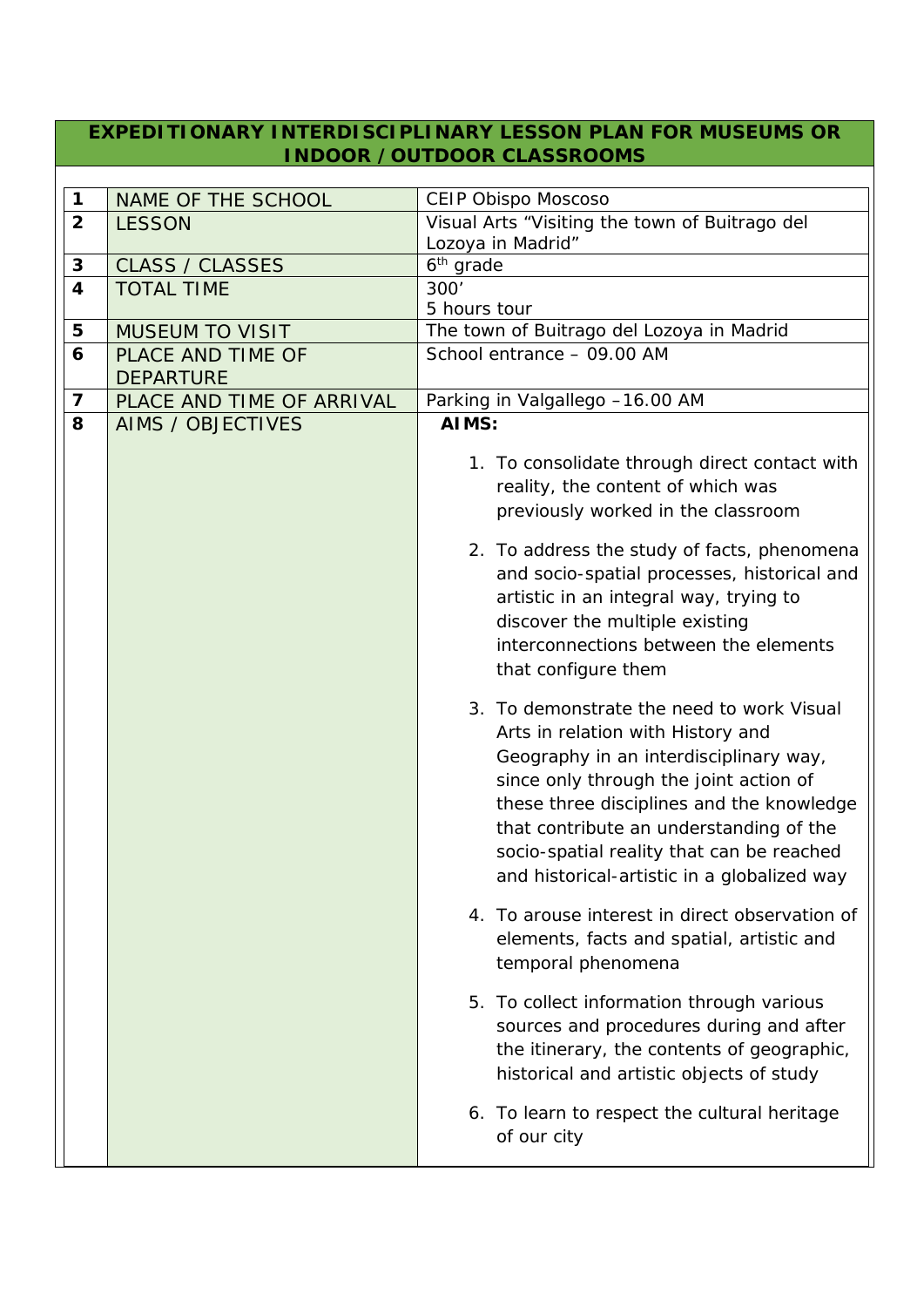|    |                                  | 7. To work cooperatively in groups                                                                                        |
|----|----------------------------------|---------------------------------------------------------------------------------------------------------------------------|
|    |                                  | 8. To create a pyramid diagram to reflect<br>some jobs in today's culture<br>9. To share information about their research |
| 9  | <b>OUTDOOR EXPEDITIONARY</b>     | 2 teachers (tutors)                                                                                                       |
|    |                                  | 2 assistants                                                                                                              |
|    | LESSON STAFF (PARENTS /          |                                                                                                                           |
|    | <b>TEACHERS)</b>                 |                                                                                                                           |
| 10 | <b>TRANSPORTER &amp; VEHICLE</b> | Private Bus                                                                                                               |
|    | <b>INFORMATION</b>               |                                                                                                                           |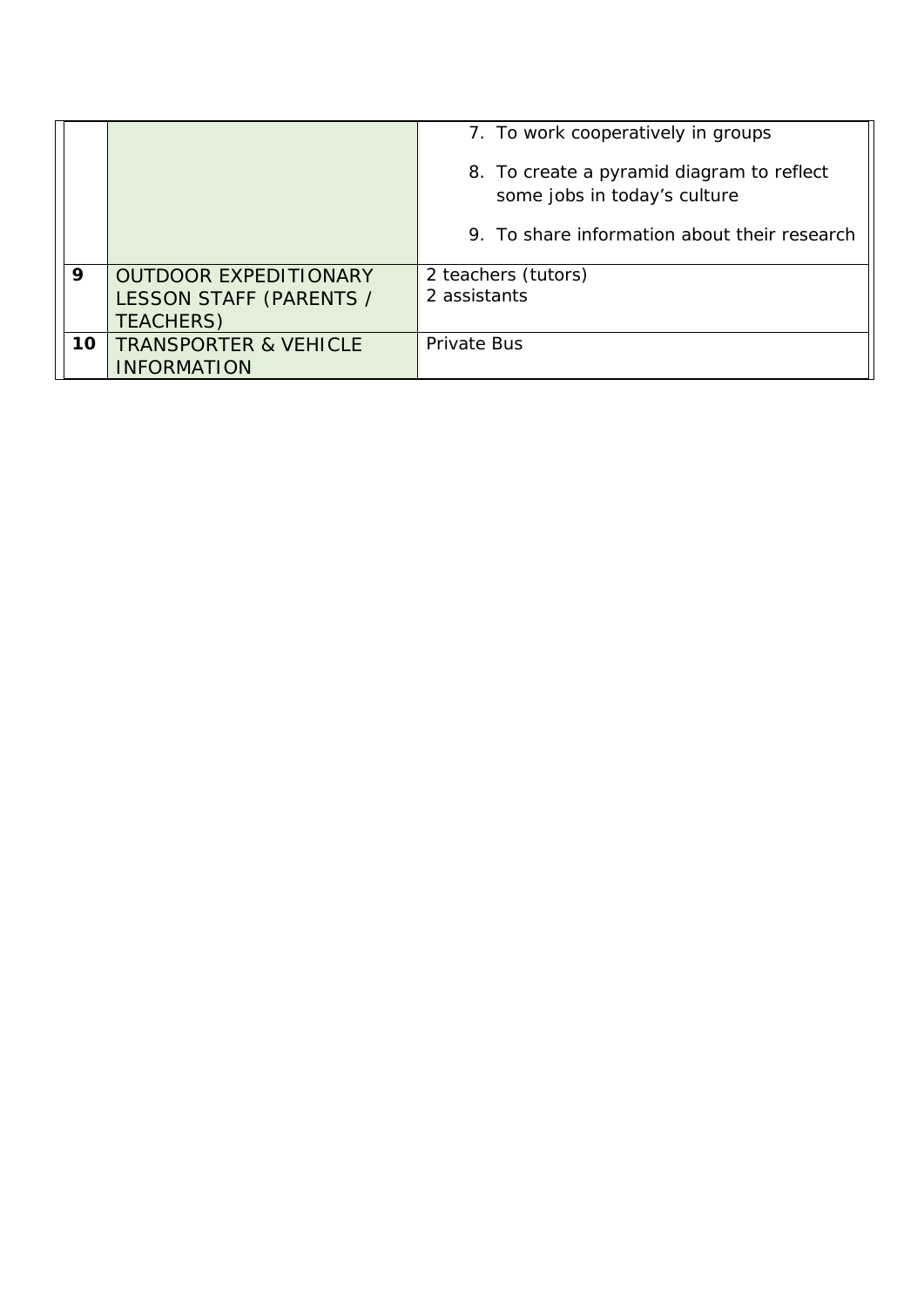| <b>B-DURING MUSEUM/OUTDOOR SITES EXPEDITIONARY VISITS</b> |                 |                                                                                                                                                                                                                                                                                                                                                                                                                                                                                                                                                                                                                                                                                                                                            |                                                                                                                                                                                                                                                                                                                                                                                                                                                                                           |                              |                 |  |  |
|-----------------------------------------------------------|-----------------|--------------------------------------------------------------------------------------------------------------------------------------------------------------------------------------------------------------------------------------------------------------------------------------------------------------------------------------------------------------------------------------------------------------------------------------------------------------------------------------------------------------------------------------------------------------------------------------------------------------------------------------------------------------------------------------------------------------------------------------------|-------------------------------------------------------------------------------------------------------------------------------------------------------------------------------------------------------------------------------------------------------------------------------------------------------------------------------------------------------------------------------------------------------------------------------------------------------------------------------------------|------------------------------|-----------------|--|--|
|                                                           |                 |                                                                                                                                                                                                                                                                                                                                                                                                                                                                                                                                                                                                                                                                                                                                            | 6TH GRADE HISTORY LESSON DAILY COURSE PLAN                                                                                                                                                                                                                                                                                                                                                                                                                                                |                              |                 |  |  |
| <b>CLASS</b>                                              | 6 <sup>th</sup> | <b>SUBJECT</b>                                                                                                                                                                                                                                                                                                                                                                                                                                                                                                                                                                                                                                                                                                                             | *Art in Buitrago de Lozoya                                                                                                                                                                                                                                                                                                                                                                                                                                                                | <b>DATE</b>                  | Spring / Summer |  |  |
|                                                           | grade           | / TOPIC                                                                                                                                                                                                                                                                                                                                                                                                                                                                                                                                                                                                                                                                                                                                    | (Visiting the town of<br>Buitrago del Lozoya in<br>Madrid)                                                                                                                                                                                                                                                                                                                                                                                                                                | <b>COURSE</b><br><b>HOUR</b> | 300'<br>5 hours |  |  |
|                                                           |                 | <b>OBJECTIVES:</b>                                                                                                                                                                                                                                                                                                                                                                                                                                                                                                                                                                                                                                                                                                                         |                                                                                                                                                                                                                                                                                                                                                                                                                                                                                           |                              |                 |  |  |
| <b>OBJECTIVES</b>                                         |                 | <b>1.</b> To have direct and indirect relation of the open-air environment with the<br>lesson content at school<br>2. To relate the visited place with other disciplines and subjects<br>3. To have information about the town of Buitrago de Lozoya<br>4. To learn the times of a different civilizations and the public museum made<br>up from a friendship throughout a different cultural, social, political and<br>economic facet in their in the course of centuries                                                                                                                                                                                                                                                                 |                                                                                                                                                                                                                                                                                                                                                                                                                                                                                           |                              |                 |  |  |
| <b>ACHIEVEMENTS</b>                                       |                 | <b>TEACHERS:</b><br>1. To learn how to lead the group and increase students' motivation to<br>make connection with outdoor sports and nature.<br>2. To be able to plan interdisciplinary lessons and implement them<br>efficiently.<br><b>STUDENTS:</b><br>1. Will be able to create Middle Age fortress structures that reflect some of<br>heritage legacy as well as a presentation of the Arab influence and<br>heritage in the city of Madrid.<br>2. Have an opportunity to have a school trip that promotes and<br>encourages intercultural and heritage dialogue among times and<br>civilizations.<br>3. Will be aware of how a friendship is such a value and of forming our<br>museum out of daily objects or collecting memories. |                                                                                                                                                                                                                                                                                                                                                                                                                                                                                           |                              |                 |  |  |
| <b>CONCEPTS AND</b><br><b>TARGETS</b>                     |                 |                                                                                                                                                                                                                                                                                                                                                                                                                                                                                                                                                                                                                                                                                                                                            | * THEMATIC: Art in Buitrago de Lozoya (Visiting the town of<br>Buitrago del Lozoya in Madrid)<br>* SPECIFIC: Analyse critically the social, culture, economical facets<br>of times of the Arab domination, Middle Ages and Pablo Picasso.<br>* RELATIONSHIP BETWEEN DISCIPLINES: Associating with<br>Geography - Arts - History - friendship - museology - private<br>museum - collection - emotions - Middle Ages Art - Pablo<br>Picasso's Art - architecture - Arab Heritage - culture. |                              |                 |  |  |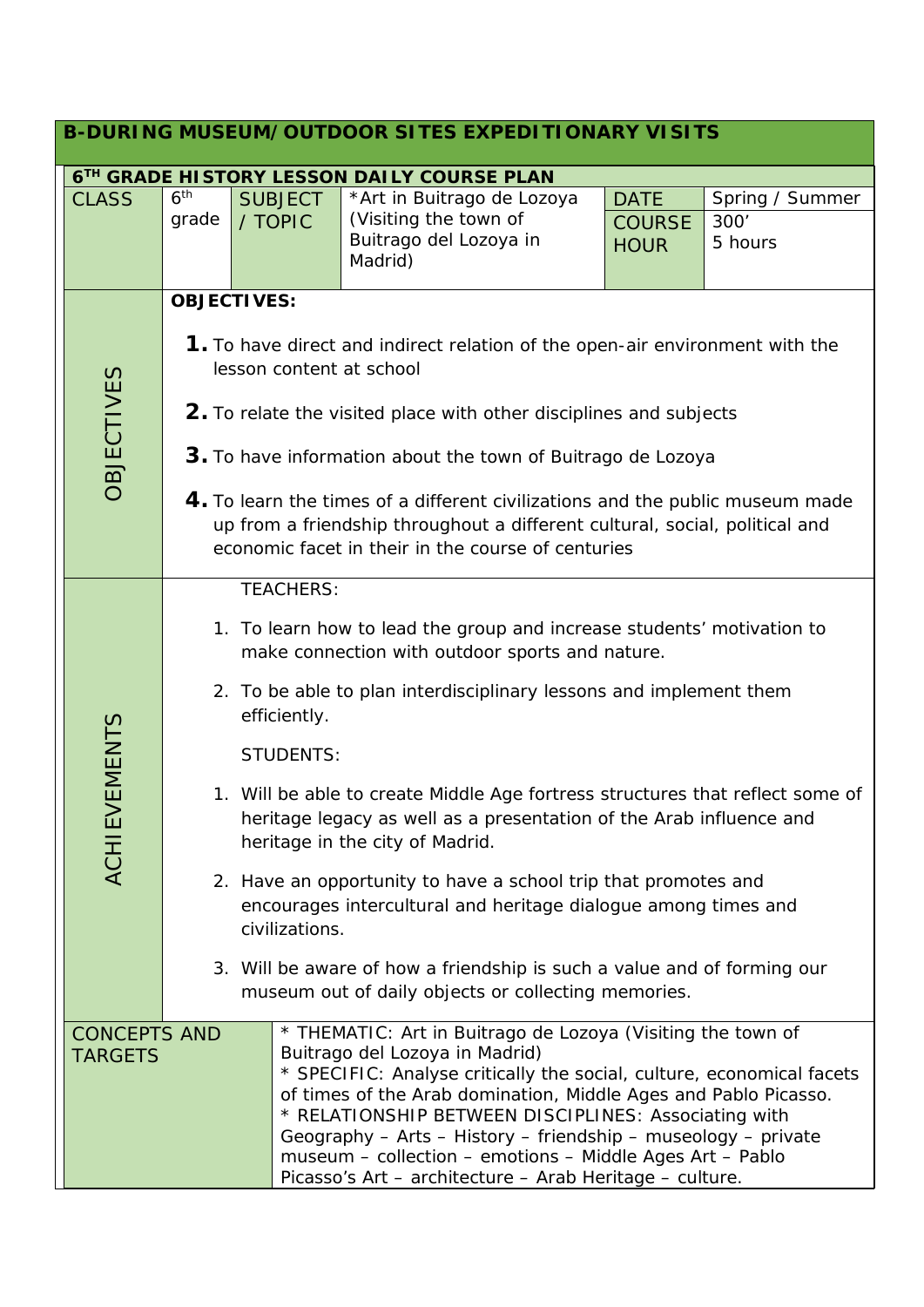| 1. Active methodology to learn through the observation of the<br><b>METHODS AND</b> |                                                                                                                             |                                                                            |                                                                                |                                                                                          |  |
|-------------------------------------------------------------------------------------|-----------------------------------------------------------------------------------------------------------------------------|----------------------------------------------------------------------------|--------------------------------------------------------------------------------|------------------------------------------------------------------------------------------|--|
|                                                                                     | <b>TECHNIQUES</b>                                                                                                           | artworks and working in groups to achieve a common goal<br>2. Workshop     |                                                                                |                                                                                          |  |
|                                                                                     | <b>TOOL-MATERIAL</b>                                                                                                        | 1. Tablets                                                                 |                                                                                |                                                                                          |  |
|                                                                                     | (Products to be                                                                                                             |                                                                            | 2. Notes                                                                       |                                                                                          |  |
|                                                                                     | used in the course)                                                                                                         |                                                                            | 3. Photos                                                                      |                                                                                          |  |
|                                                                                     | <b>ACTIVITIES TO BE</b>                                                                                                     |                                                                            |                                                                                | "Follow the instructions of the teachers, listen carefully to                            |  |
|                                                                                     | the guide, workshop & activities at the end of the visit at<br><b>IMPLEMENTED</b>                                           |                                                                            |                                                                                |                                                                                          |  |
|                                                                                     |                                                                                                                             | school"                                                                    |                                                                                |                                                                                          |  |
|                                                                                     |                                                                                                                             |                                                                            |                                                                                | PROCESSING AND IMPLEMENTATION OF THE LESSON                                              |  |
|                                                                                     |                                                                                                                             |                                                                            |                                                                                | Before the lesson, students are informed                                                 |  |
|                                                                                     |                                                                                                                             |                                                                            | <b>OBSERVATION</b>                                                             | about the importance of taking notes and                                                 |  |
|                                                                                     |                                                                                                                             |                                                                            |                                                                                | pictures of each work of art in groups.                                                  |  |
|                                                                                     |                                                                                                                             |                                                                            |                                                                                | Students are required to collect                                                         |  |
|                                                                                     |                                                                                                                             | <b>INFORMING</b>                                                           |                                                                                | information of what the guide says<br>to use this information in their                   |  |
|                                                                                     | PROCESS                                                                                                                     |                                                                            |                                                                                | activities at school.                                                                    |  |
|                                                                                     |                                                                                                                             |                                                                            | <b>DATA COLLECTION</b>                                                         |                                                                                          |  |
|                                                                                     |                                                                                                                             | <b>SAMPLE</b>                                                              |                                                                                |                                                                                          |  |
|                                                                                     |                                                                                                                             |                                                                            | <b>COLLECTION (IF</b>                                                          |                                                                                          |  |
|                                                                                     |                                                                                                                             |                                                                            | <b>AVAILABLE)</b>                                                              |                                                                                          |  |
|                                                                                     |                                                                                                                             |                                                                            | <b>PROCEDURE</b>                                                               |                                                                                          |  |
| $\mathbf{1}$                                                                        |                                                                                                                             |                                                                            |                                                                                | The lesson is implemented via using active methodology of learning by discovery          |  |
|                                                                                     | through the observation of the artworks.<br>Before the lesson implementation, students are informed about the importance of |                                                                            |                                                                                |                                                                                          |  |
|                                                                                     | taking notes and pictures of each work of art. In this way, they could work better                                          |                                                                            |                                                                                |                                                                                          |  |
|                                                                                     | when creating their posters later.                                                                                          |                                                                            |                                                                                |                                                                                          |  |
| $\overline{2}$                                                                      | information in their posters.                                                                                               |                                                                            |                                                                                | Teacher asks students to collect information about what the guide says to use this       |  |
| $\mathbf{3}$                                                                        |                                                                                                                             |                                                                            |                                                                                | At school each group creates a presentation about their feelings and information, skills |  |
|                                                                                     | and experience gained through museum visit.                                                                                 |                                                                            |                                                                                |                                                                                          |  |
| 4                                                                                   |                                                                                                                             |                                                                            |                                                                                | In order to review what has been gained so far, teacher makes a Kahoot activity and      |  |
|                                                                                     | apply a vocabulary test to the students in the classroom                                                                    | 1                                                                          |                                                                                | Preparing PPT Presentation to make a tour of Arab Heritage                               |  |
|                                                                                     |                                                                                                                             |                                                                            |                                                                                | historical sites in Madrid via using iPads and Kahoot                                    |  |
|                                                                                     | <b>EVALUATION</b>                                                                                                           |                                                                            |                                                                                |                                                                                          |  |
|                                                                                     |                                                                                                                             |                                                                            | Using the internet to download the images of historical Arab<br>$\overline{2}$ |                                                                                          |  |
|                                                                                     |                                                                                                                             | Heritage and Middle Age fortress sites, which focuses on<br>media literacy |                                                                                |                                                                                          |  |
|                                                                                     |                                                                                                                             |                                                                            |                                                                                |                                                                                          |  |
|                                                                                     |                                                                                                                             | 3                                                                          | Making a Middle Age fortress in groups                                         |                                                                                          |  |
|                                                                                     |                                                                                                                             | 4                                                                          | Building a model of the Middle Age fortress out of sugar                       |                                                                                          |  |
|                                                                                     |                                                                                                                             |                                                                            | cubes & cardboard                                                              |                                                                                          |  |
|                                                                                     |                                                                                                                             |                                                                            |                                                                                | Raquel CARBONELL ESCAMILLA                                                               |  |
|                                                                                     |                                                                                                                             |                                                                            |                                                                                | <b>VISUAL ARTS TEACHER</b>                                                               |  |